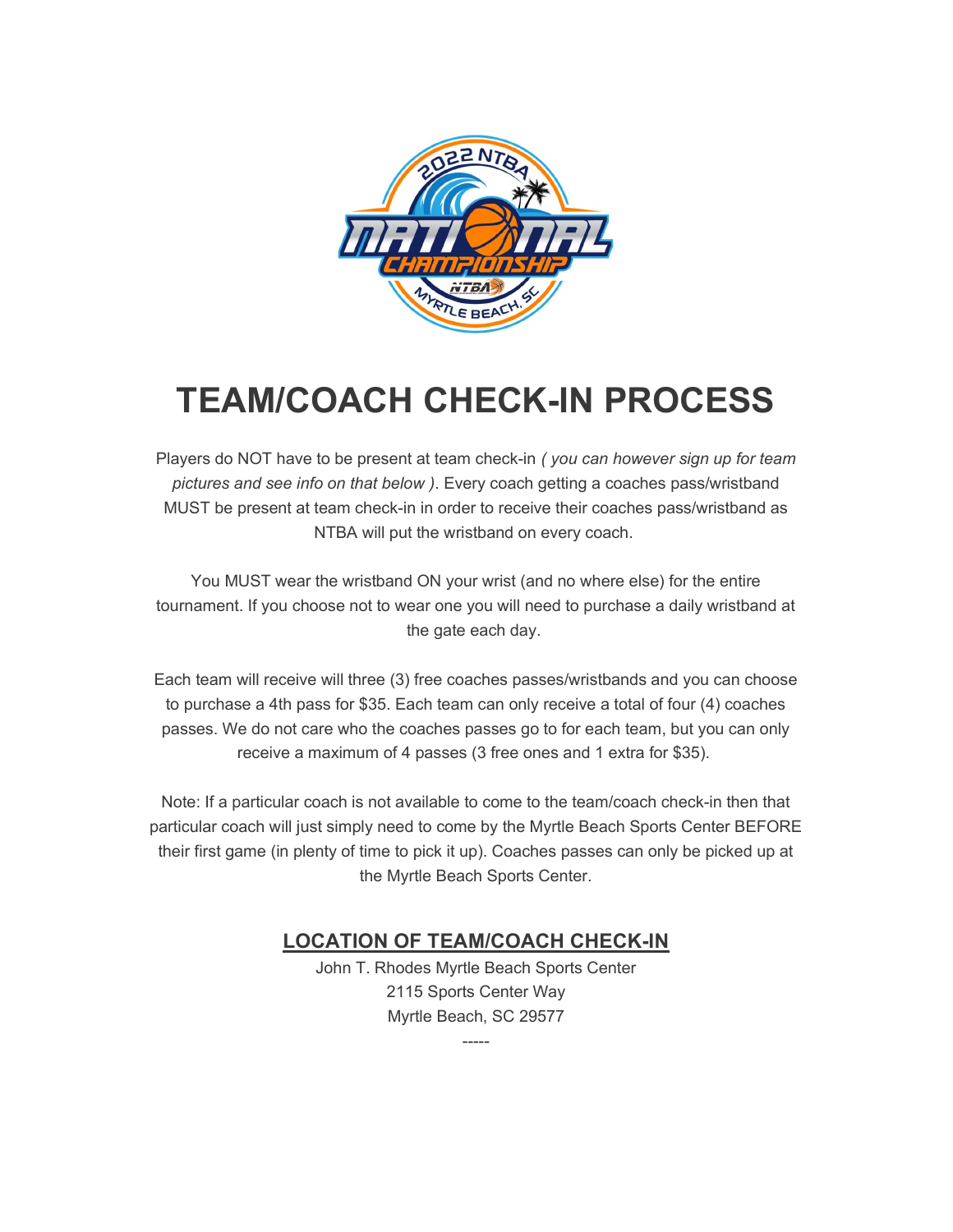### ITEMS FOR CHECK-IN

See Email #2 on player verification process. If you are choosing Option #2 then you MUST bring all the proper paperwork for each player! Contact NTBA with any questions. If you are choosing Option #1 and getting verified through NSID then you do not need to bring any paperwork with you.

During team check-in we will collect all of the info we need from the coach and/or team admin and also give out discounts to local attractions/restaurants.

-----

### CHECK-IN TIME OPTIONS

Coaches can choose to come ANYTIME during the following time slots:

#### Wednesday June 22nd: 4:00pm-8:00pm Thursday June 23rd: 8:00am-10:30am

You do not need to sign up for specific time slot...simply show up at anytime during the time frames above.

\*We HIGHLY suggest you coming during the Wednesday time slots if you are in town as the process will be MUCH FASTER!

-----

# **TEAM PICTURE INFO**

Many teams will want to have a professional team picture taken with the 2022 NTBA Nationals Logo/info on it. Any team can sign up to get their team picture taken. See BELOW for an example of what the team picture will look like. You can get your team picture taken at any time during the team check-in times. Simply have the players show up in whatever color uniform you want them wearing for the team picture. Make sure to contact Sink Photograghy at the contact info below to sign up for a time slot so that the process is much faster.

Team Pictures are ONLY available during the two check-in time options listed above.

#### \*See NTBA WEBSITE for Team Picture Order Forms and More info!

To sign up for a TEAM PICTURE either email or call the following number ASAP to reserve your time slot: Email: sinkphotographic@gmail.com Phone: 336-988-1749